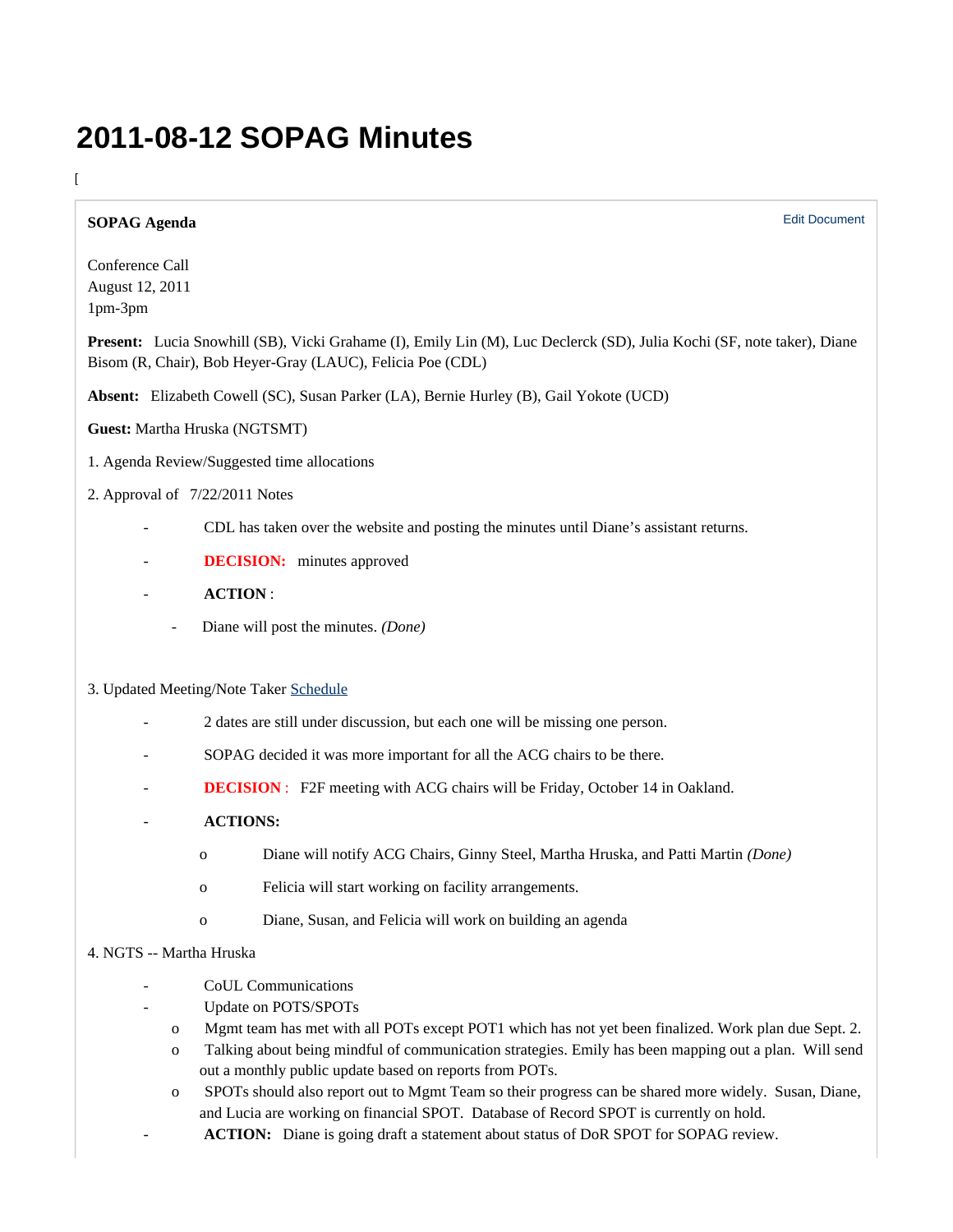## 5. DLSTF2 Final Report -- Felicia

- Question about if DLSTF2 morphs into POT 1, is that the right sized group, as compared to the three person POT model?
- Would it be useful to also send it to the campuses for response in addition to ACGs and DLSTF2?
- Is CDC working on a digital collection development strategy? Yes, but it's still a work in progress.
- What does SOPAG want the digital collection to look like? Should it be as DLSTF2 recommends if it's already been digitized include it – or should it be more selective about what to include and then focus on new content.
- Have priorities shifted in new budget climate? Should we look at it more strategically? What do campuses need in order to move forward?
- Key questions: do we do virtual crawl or metadata harvesting? It would be possible to do a demo project with a virtual crawl.
- What is the consortial need for a DAMS? Functional specifications will need to be assessed and developed.
- Does it make sense to treat DLSTF2 as POT+. Have them take into consideration CDL responses.
- In conveyance memo, include a statement about reading the report through the NGTS lens.
- **ACTIONS:** 
	- o Diane will send CDL's 2 responses to DLSTF2 chair, Kathleen Cameron. Ask them to review, comment, and/or amend report within 2 weeks. *(Done)*
	- o Felicia will schedule meeting with Bernie, Luc, Diane, and Felicia to determine how to take discussion to the next step. *(In Process)*
	- o Rest of SOPAG re-read the report carefully.

#### 6. SPiPTF Final Report /Response

- **ACTION:** Lucia will distill the recommendations to show which are endorsed and which aren't.
- 7. Recommendation for UC Melvyl Governance and Operations -- Diane
	- What is role of Users Council? Is it communication? How does it relate to HOPS? Should we assess the relationship?
	- Confusion about location of ACGs on the diagram. Right now it shows the ACGs report to the Melvyl Advisory Group.
	- Does the Melvyl Advisory Group report through SOPAG or to the Strategic Team?
	- RLFs should be added to the Melvyl Operations Liaisons
	- **ACTIONS:**
		- o Felicia will look into who the CDL liaison should be on the Melvyl Advisory Group. *(Done)*
		- o Diane will talk to Elizabeth about meeting with Ellen Meltzer and Ann Frenkel (HOPS chair) to discuss the relationship of Users Council to HOPS. *(Done)*